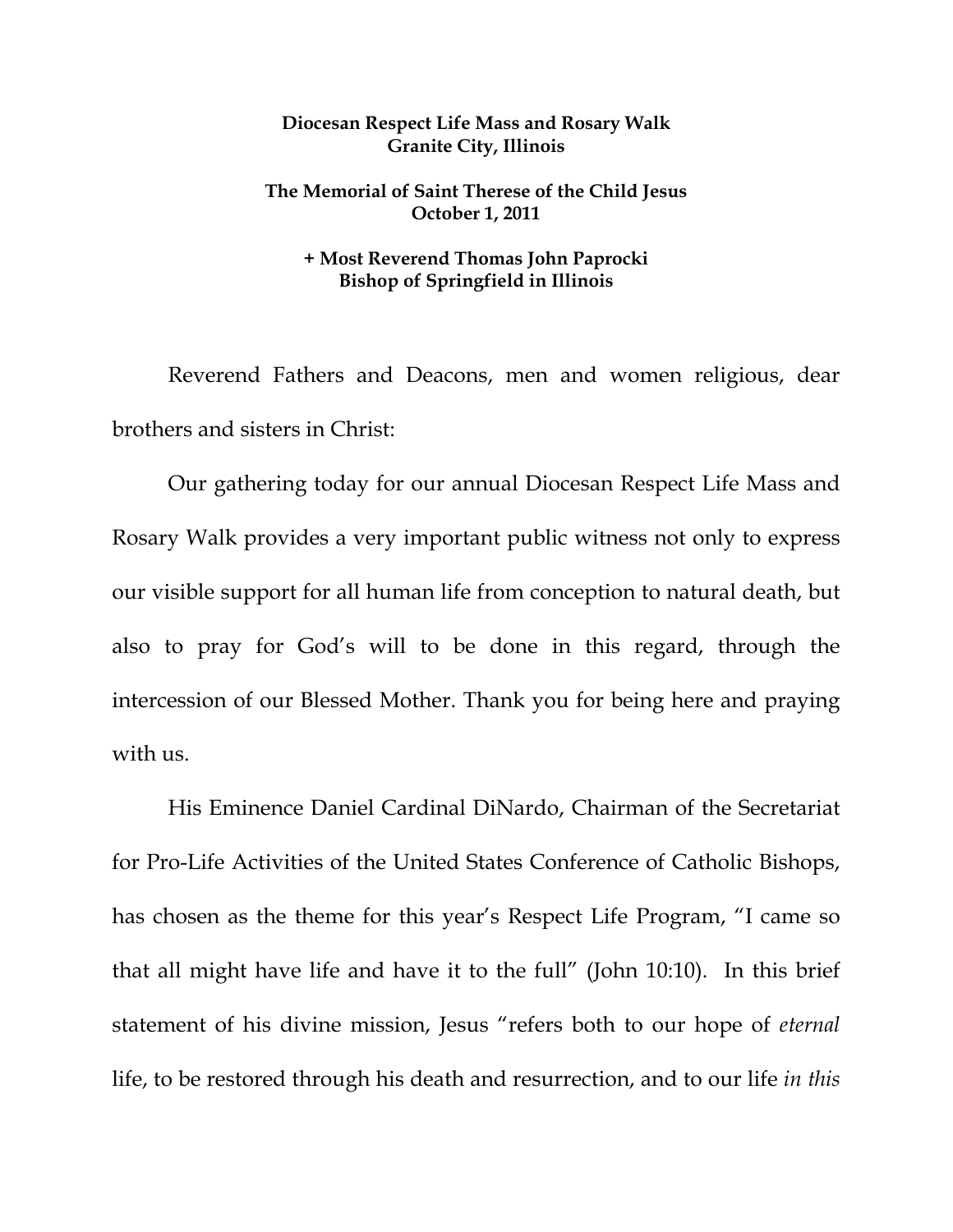*world*."1 Because the mission of Jesus Christ encompasses the full range of human experiences, true discipleship must likewise encompass the totality of our lives; no part of life can be kept hidden away from the light of the Gospel.

 Everyone who claims the name of Christian – whether clergy or laity, elected official, civil servant or servant – must allow their faith to govern every aspect of public life. In recent years we have begun to feel the harm that comes when Christians attempt to compartmentalize their faith and seek the political gain as the greatest good. Such a destructive mentality is making itself felt ever more keenly in recent months, both in the State of Illinois and in the federal government.

The Fathers of the Second Vatican Council, in their Declaration on Religious Freedom, *Dignitatis humanae*, stated clearly the Church's teaching regarding religious freedom. They said:

This Vatican Council declares that the human person has a right to religious freedom. This freedom means that all men are to be immune from coercion on the part of individuals or of social groups and of any human power, in such wise that no one is to be forced to act in a manner contrary to his own beliefs, whether privately or publicly, whether alone or in association with others, within due limits.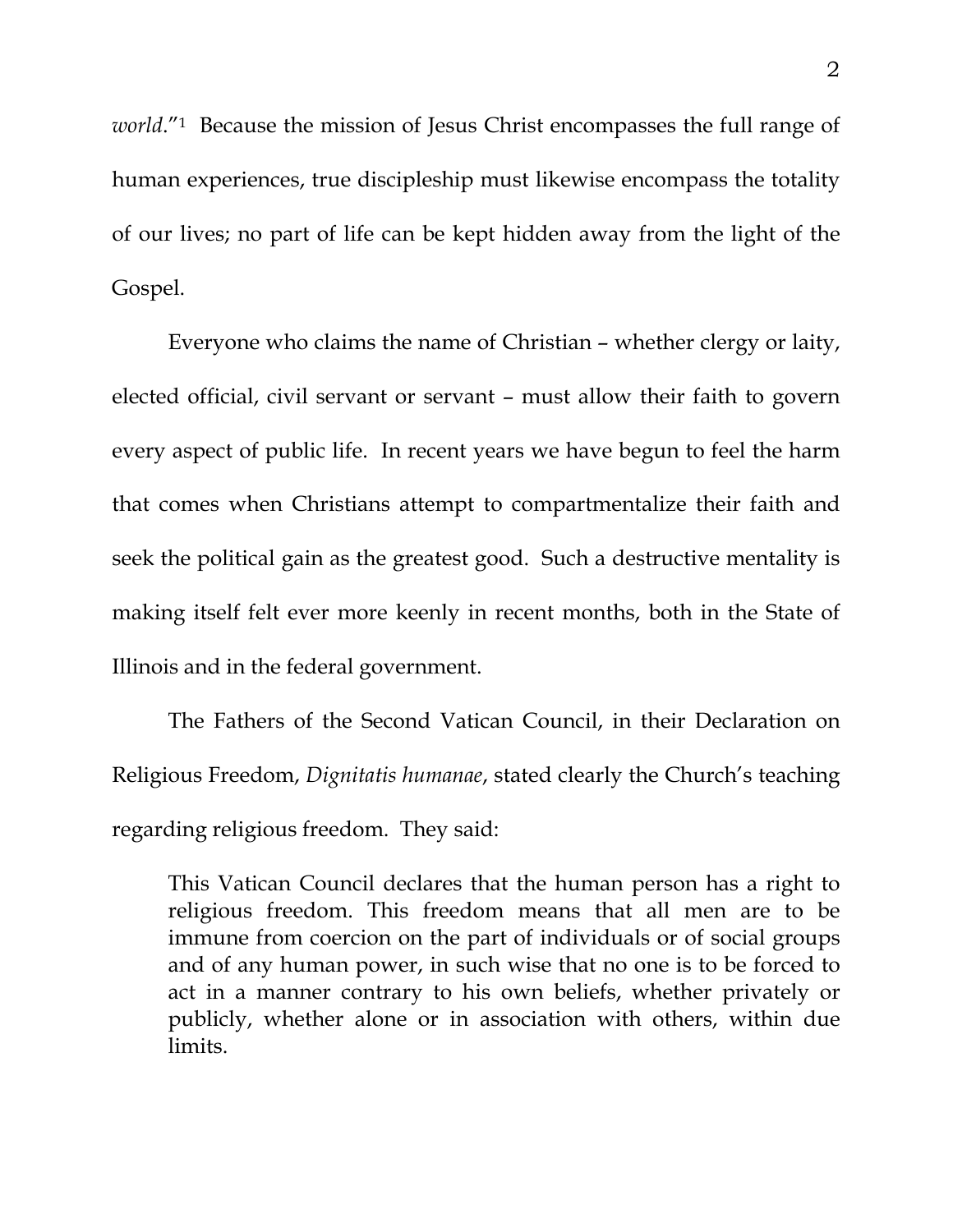The council further declares that the right to religious freedom has its foundation in the very dignity of the human person as this dignity is known through the revealed word of God and by reason itself.(2) This right of the human person to religious freedom is to be recognized in the constitutional law whereby society is governed and thus it is to become a civil right.2

Most regrettably, this fundamental right of every person to the freedom of religion, so often enshrined even in civil law, is facing new attacks each day.

 We might expect such attacks on the freedom of religion in certain parts of the world under more totalitarian and dictatorial regimes, but we do not often expect such an attack in the United States of America.

 Our Founding Fathers sought to guarantee for us the freedom of religion and so they gave us the first amendment to our Constitution: "Congress shall make no law respecting an establishment of religion, or prohibiting the free exercise thereof; or abridging the freedom of speech, or of the press; or the right of the people peaceably to assemble, and to petition the Government for a redress of grievances." While many secularists today claim to uphold the first part of this amendment, they willing ignore the second part, that Congress shall not prohibit the free exercise of religion.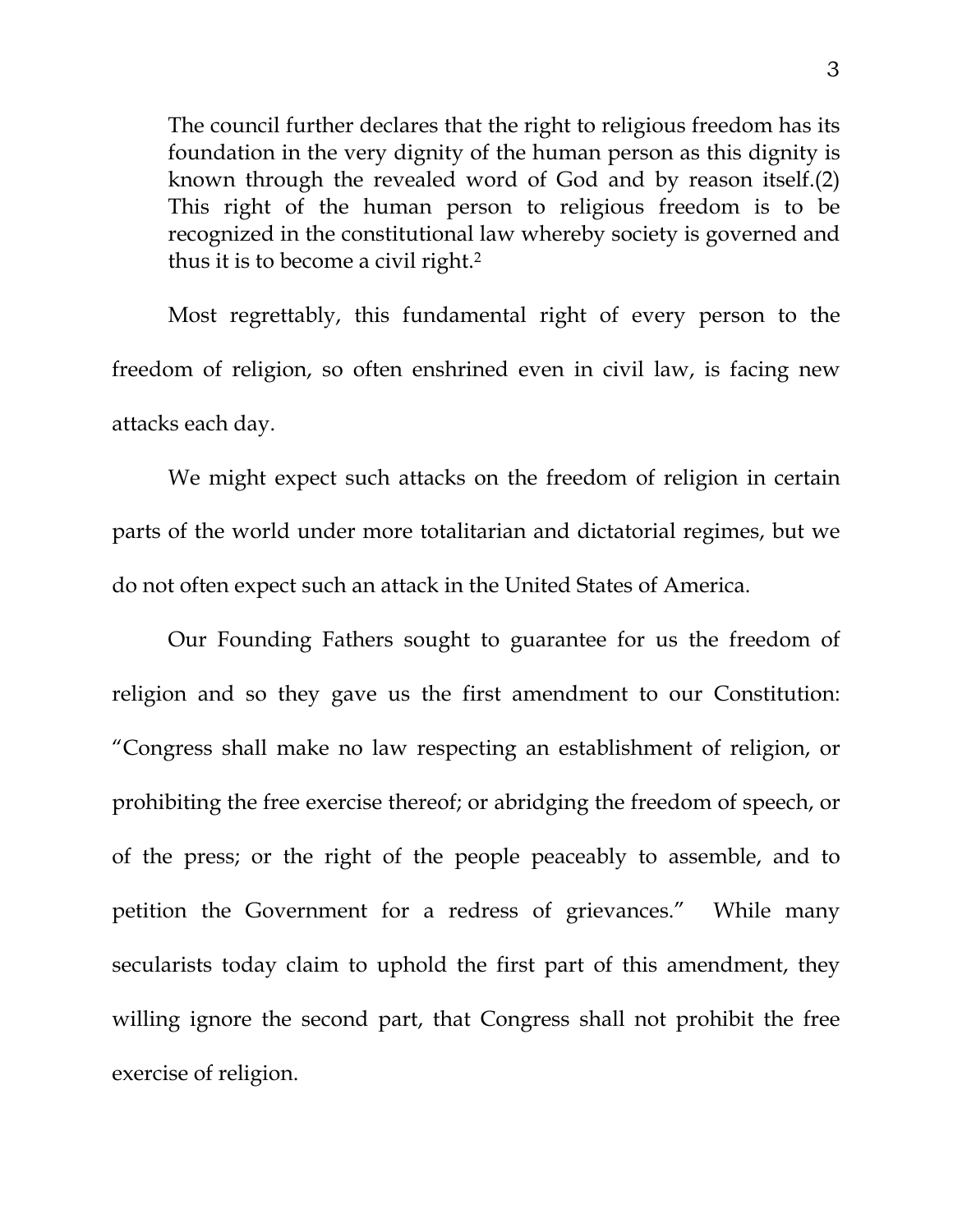With the growing encroachment of secularism in mind, Cardinal DiNardo went on to say:

Jesus' promise of "life to the full" is especially poignant today, when our culture and sometimes our government promote values inimical to the happiness and true good of individuals and society. We face increasing attempts to expunge God and religious discourse from public life. This promotes the dangerous proposition that human beings enjoy no special status by virtue of their God-given humanity. Some now even seek to eliminate religiously motivated people and organizations from public programs, by forcing them to violate their moral and religious convictions or stop serving the needy.<sup>3</sup>

We need only consider two situations that are illustrative of an evergrowing trend before us at the present moment to see the truth of his words: the State of Illinois' attempt to push Catholic Charities out of foster care and adoption services because of our religious faith, and the attempt by the United States Department of Health and Human Services to require all private health plans to provide surgical sterilization and all FDAapproved contraceptive drugs and devices which could force Catholics out of healthcare.

 In the State of Illinois, the Department of Children and Family Services is refusing to recognize the freedom of religion guaranteed by the legislation in question: the Religious Freedom Protection and Civil Union Act.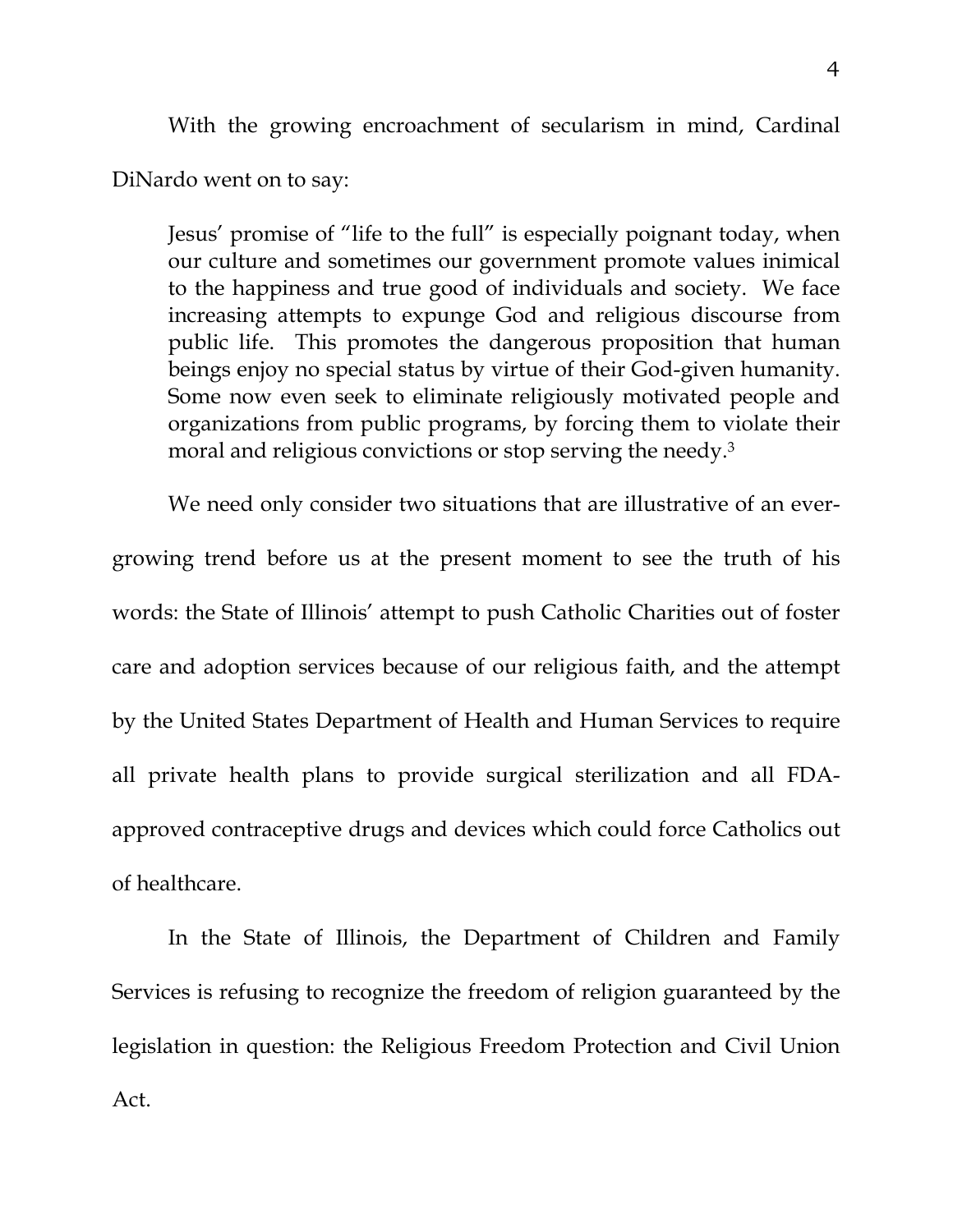On the federal level, it may be possible to obtain an exemption from this mandate for religious reasons, but only if an organization can meet very strict criteria, criteria that Jesus himself would not be able to meet.

According to the mandate, a church is not a religious employer if it (a) serves those who are not already members of the church, (b) fails to hire based on religion, or (c) does not restrict its charitable and missionary purposes to the inculcation of religious values.

Such narrow criteria bear no reasonable relation to any legitimate (let alone compelling) government purpose. Under these criteria, even the ministry of Jesus and the early Christian Church would not qualify as "religious," because they did not confine their ministry to their coreligionists or engage only in a preaching ministry. Imagine the outcry if our Catholic Charities, Catholic hospitals, and Catholic universities announced that they would only hire Catholics and only serve Catholics. But that is not our approach, which itself is based on a religious principle shown in the parable of the Good Samaritan, in which Jesus teaches concern and assistance for those in need, regardless of faith differences.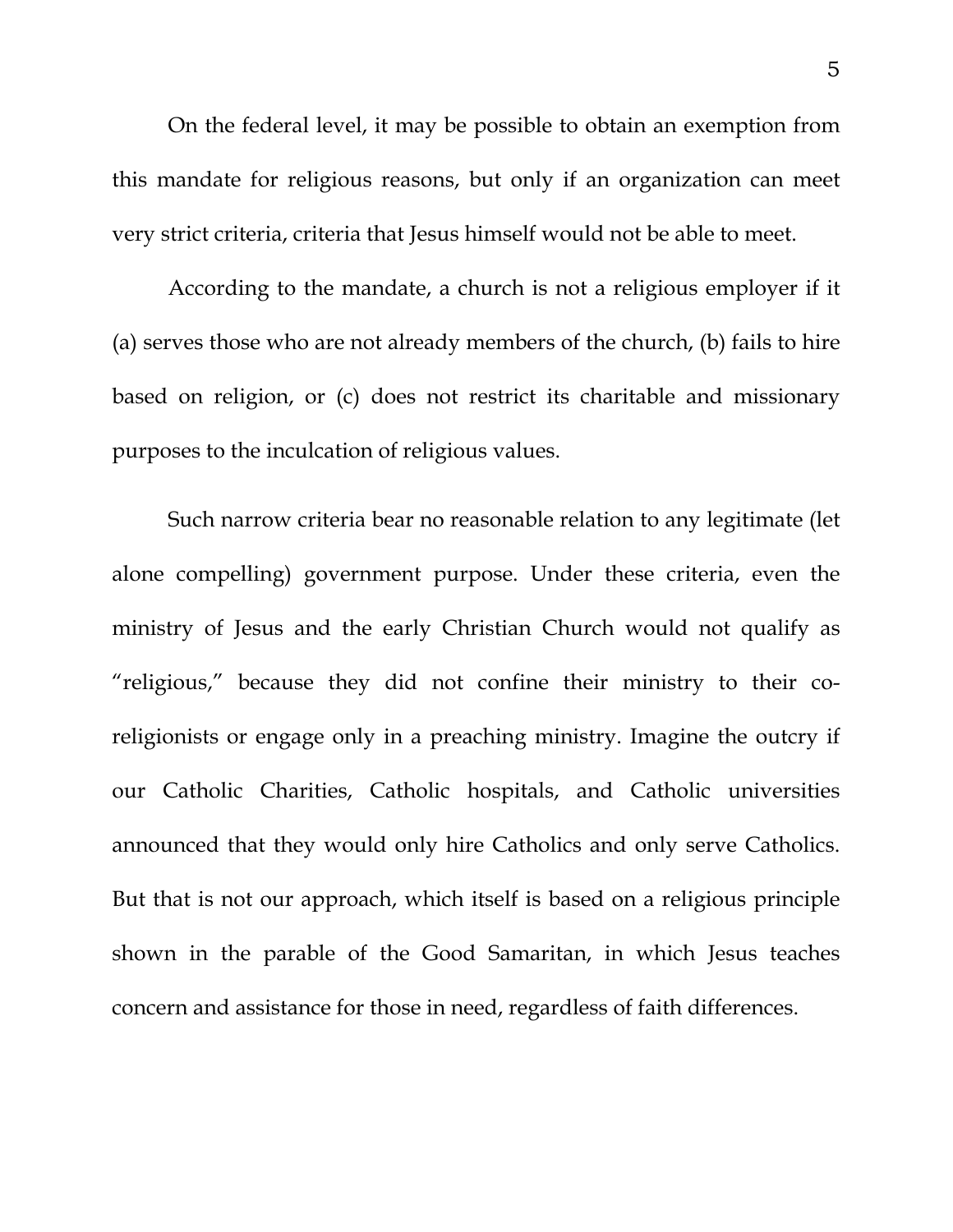While the exemption is deeply problematic, the fundamental problem is with the mandate itself. Only by rescinding the mandate will all of the serious moral problems that the mandate creates be eliminated.

 If we are to protect religious freedom and the fundamental right to life of every person, we must redouble our efforts. Cardinal DiNardo has called us to renew our efforts, saying, "Catholics must not shrink from the obligation to assert the values and principles we hold essential to the common good, beginning with the right to life of every human being and the right of every woman and man to express and live by his or her religious beliefs and well-formed conscience."4

 No small part of our present difficulties lies in the poor formation given to so many consciences, both on the part our educational system and on the part of individual believers who have grown too lax in their faith. I urge you, then, dear friends, to gently and lovingly help your bishops and priests form the consciences of your children, your parents, neighbors, coworkers, family and friends with the truth of the Gospel and of the natural moral law.

 If these efforts are to bear great fruit, as the Lord wills, we must each strive to follow the Little Way of Saint Theresa of the Child Jesus, whose